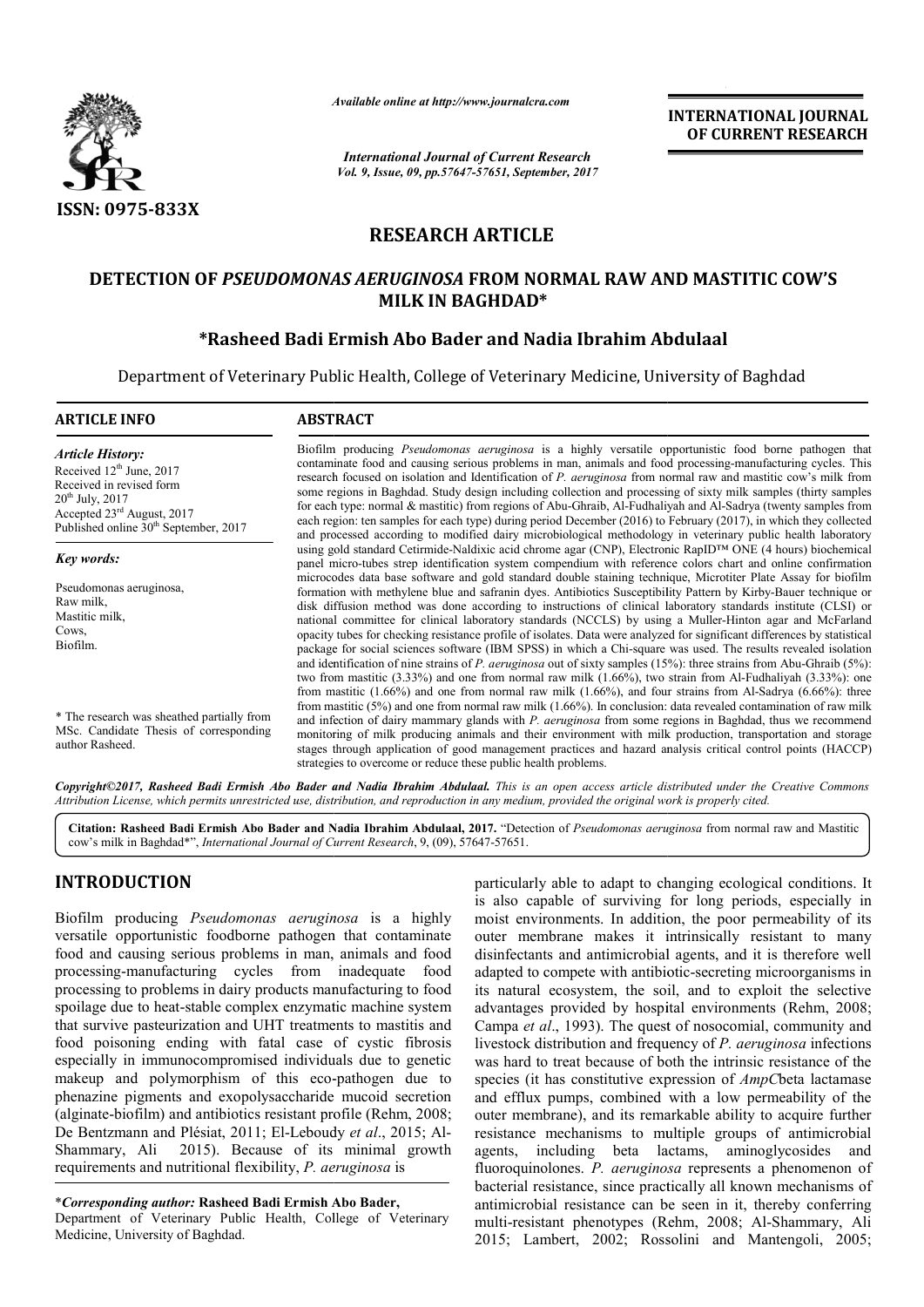Strateva and Yordanov, 2009; Nagaveni *et al*., 2010; Kirk and Mellenberger, 2013; Xu *et al*., 2013). Contagious and environmental mastitis of dairy farms was evident primarily in low hygienic environments due to poor sanitary conditions as part of inadequate policies of good management practices as well as, this psychrotrophic pathogen can spread and persist for long period of time due to biofilm progeny dissemination, therefore contaminate many areas and forming resident foci of infection. Direct and indirect transmission of infection can occurs due to ubiquitous nature of this eco-pathogen. Contamination of milk can occurs at any stage of processing from animals to handlers and even in retailing markets due to complex scenarios from insufficient pasteurization to post heat treatment contamination, as well as the milk producing animals and handlers continues active and passive carrier stages of ascending and descending infections especially under stress interconnected factors. Nutritional deficiencies and Malfunctioning milking equipment would increase the risk on new *P. aeruginosa* infections and other bacteria due to teat end trauma (Rehm, 2008; Al-Shammary, Ali 2015; Kirk and Mellenberger, 2013; Daly *et al*., 1999). Low information about quality of raw milk as well as environmental hygienic conditions of milk producing animals and their milk production and processing cycles under these circumstances linked with the case of subclinical and clinical mastitis in dairy farms in Iraq, and obscure information about prevalence and epidemiology of *P. aeruginosa*, leading to and aiming the investigation of the occurrence and distribution of this pathogen in milk samples from regions of Abu-Ghraib,Al-Fudhaliyah and Al-Sadrya.

### **MATERIALS AND METHODS**

### **Collection & Processing of Samples**

Study design with pilot training procedures including collection and processing of sixty milk samples (thirty samples for each type: thirty normal raw cow's milk samples plus thirty abnormal clotted viscous mastitic cow's milk samples) from regions of Abu-Ghraib, Al-Fudhaliyah and Al-Sadrya (twenty samples from each region: ten samples for each type) during period December (2016) to February (2017), in which they collected and processed according to modified dairy microbiological methodology and bacteriological analytic manual (BAM) in veterinary public health laboratory (British Standards Institution, 1984; Marshall, 1993; Food and Drug Administration, 2000; Quinn, 2004; Food Safety and Inspection Services, 2013; Bacteriological Analytical Manual, 2017). Samples were collected from milk cans pools and infected mastitic cows via test tubes and containers carefully to minimize contamination and processed adequately until transportation to work lab by ice box, then refrigerated at  $4^{\circ}$ C as critical control point in isolation and identification procedure of *P. aeruginosa*.

#### **Isolation & Identification Procedure**

All samples were processed according to food microbiological techniques in which they refrigerated at  $4^{\circ}$ C for 48 hours for resuscitation of psychrotrophic *P. aeruginosa*, then mixed thoroughly by vortex to emulsifying fatty globules and clots that hide the pathogen and to inshore redistribution of it in whole sample. Processed samples were diluted and inoculated in buffered tryptone soya yeast extract broth (one part sample (10 ml) to nine part diluent (90 ml) and incubated at 37 $\mathrm{^{\circ}C}$  for

24 hours, then inoculated in Cetirmide-Naldixic acid chrome agar (CNP) by loop (dilution inoculation) in three replicates for each sample, then incubated at 37 °C for 48 hours (Marshall, 1993; Bacteriological Analytical Manual, 2017; Flint and Hartley, 1996). Pure large mucoid and small polymorphic colonies with yellow-green to blue pigmentation and fruity odour were picked up and recultured in tryptone soya yeast extract brothto proliferate and revive stressed isolates, then cultured in tryptone soya yeast extract agar for further classification. Pure seedswere cultured on McConkey and Eosin methylene blue agars for more details. Gram stain and oxidase was done. Electronic RapID™ ONE (4 hours) biochemical panel micro-tubes strep identification system compendium with reference colors chart and online confirmation microcodes data base software was used for identification procedure according to company leaflet instructions (Oxoid – Remel, 2016).

#### **Biofilm Formation Assay**

Double staining technique, Microtiter Plate Assay with methylene blue and safranin dyes was used for detection of biofilm formation and secretion. Quantitavely and Qualitative detection of slime producer strains was determined by culturing the bacteria on modified Tryptone Soy Yeast Extract Broth (TSBYE) using adherence assay on large U-shape 24 well tissue culture plates as described previously by Christensen *et al*. (Christensen *et al*., 1985; O'Toole, 2011; Welch *et al*., 2012). An overnight culture grown in TSBYE at 37°C was transferred and diluted in microtiter plate as 0.1ml/0.5ml freshly prepared TSBYE inoculated for each well. Each isolate was tested in triplicate. Wells with sterile TSBYE alone was served as controls. The plates were incubated for 24 hours at 37°C. Furthermore, the culture was removed and plates were washed three times with phosphate-buffered saline to remove non-adherent cells and dried in an inverted position. Adherent biofilm was fixed with 2% sodium acetate and was stained with of 10% crystal violet and safranin for 5 min. Then, unbound stain was removed and the wells were washed three times with PBS. Plates were settled 2-3 hours for dryness then stained layers and dots of biofilm in bottom and around internal rims of wells were photographed, measured and scored according to the degree of formation, type of stain and type of isolate.

#### **Antibiotics Susceptibility Pattern (Resistance Profile)**

A Kirby-Bauer technique or disk diffusion method was dependent according to instructions of clinical laboratory standards institute (CLSI) or national committee for clinical laboratory standards (NCCLS) by using a Muller-Hinton agar and McFarland opacity tubes (Bauer *et al*., 1966; Clinical and Laboratory Standards Institute, 2009a; Clinical and Laboratory Standards Institute, 2009b). A test procedure was done by selecting well-isolated (4-5) colonies of *P. aeruginosa*from freshly inoculated overnight TSAYE, touched tops of these colonies by a loop then, transferred to freshly prepared (4-5) ml TSBYE tubes and incubated for 2 hr. at 37 $\mathrm{^{\circ}C}$  in order to reach a standard 0.5 opacity of McFarland tubes or approximately 10<sup>4</sup>-10<sup>5</sup> cfu/ml standard inoculum broth. Preparation of freshly agar plate's cultures of Muller-Hinton then dried in incubator before testing procedure. A sterile cotton swab was dipped into the adjusted suspension and rotated several times and pressed firmly on the inside wall of the tube above the fluid level for removing excess inoculum from the swab. Streaking the surfaces of Muller-Hinton agars (4-5) times with the rim by a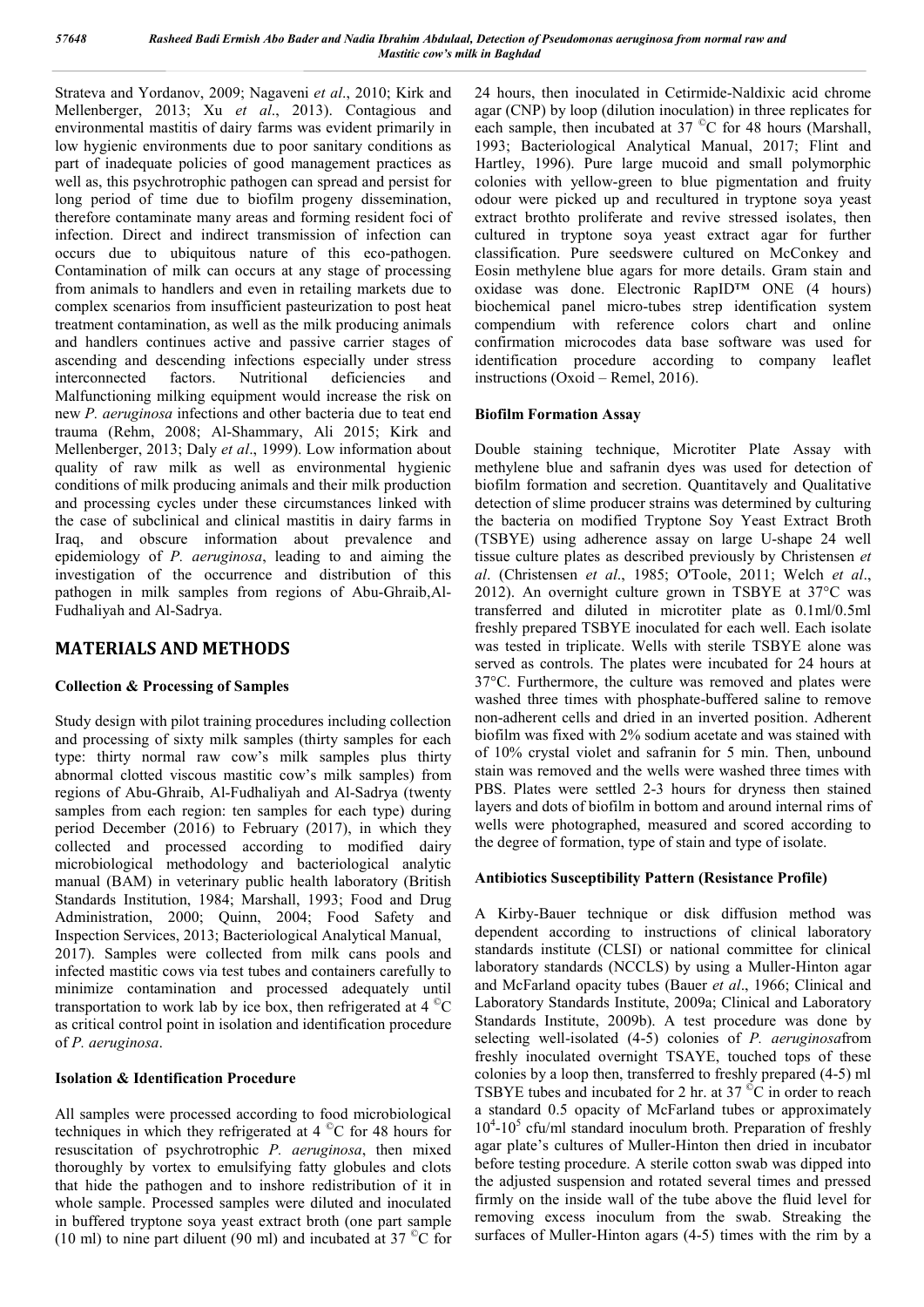swabs then left inoculated agars for (10-15) minutes to absorb the inoculum before applying selected antimicrobial disks by pressing down to ensure complete contact with the agar surface and distributed evenly. The plates were inverted and placed in an incubator at 37 $\degree$ C for (18-24) hrs. Then reading the plates and interpretation the results (Lalitha, 2004; Jorgensen and Ferraro, 2009). If the plate was satisfactorily streaked, and the inoculum was correct, the resulting zones of inhibition will be uniformly circular and there will be a confluent lawn of growth. The zones of growth inhibition around each of the antibiotic disks were measured to the nearest millimeter. The diameter of the zone was related to the susceptibility of the isolate and to the diffusion rate of the drug through the agar medium. The zone diameters of each drug were interpreted using the criteria published by CLSI. The results were qualitative as susceptible, intermediate or resistant isolate derived from the test rather than minimum inhibitory concentration (MIC) (Korgenski and Daly, 1998).

#### **Statistical Analysis**

Results and data were analyzed for significant differences by statistical package for social sciences software (IBM-SPSS, 2016) in which a Chi-square  $(\mathbb{R}^2)$  was used with the formula of

$$
\mathbf{a}^2 = (O-E)^2 / E
$$
, in which:

*O* = Observed positive isolates of *P. aeruginosa* from total samples (+ve).

*E* = Expected negative samples free from *P. aeruginosa* from the original total samples (-ve).

### **RESULTS AND DISCUSSION**

#### **Detection Profileand Isolation Percentages**

The results revealed isolation and identification of nine strains of *P. aeruginosa* out of sixty samples (15%): three strains from Abu-Ghraib (5%): two from mastitic (3.33%) and one from normal raw milk (1.66%), two strain from Al-Fudhaliyah (3.33%): one from mastitic (1.66%) and one from normal raw milk (1.66%), and four strains from Al-Sadrya (6.66%): three from mastitic (5%) and one from normal raw milk (1.66%). Detection Profile and isolation percentages was summarized in tables (**1**,**2**&**3**):

|  |  |  |  |  | Table 1. Isolation ratio of P. aeruginosa from raw milk |  |  |  |
|--|--|--|--|--|---------------------------------------------------------|--|--|--|
|--|--|--|--|--|---------------------------------------------------------|--|--|--|

| Region        | Number of<br>Samples | Isolation $\%$ (10)    | Isolation $\%$ (30)       |
|---------------|----------------------|------------------------|---------------------------|
| Abu-Ghraib    | ۱0                   | $1(10\%)$ <sup>A</sup> | $1(3.33\%)$ <sup>A</sup>  |
| Al-Fudhaliyah | 10                   | $1(10\%)$ <sup>A</sup> | $1(3.33\%)$ <sup>A</sup>  |
| Al-Sadrya     | 10                   | $1(10\%)$ <sup>A</sup> | 1 $(3.33\%)$ <sup>A</sup> |
| Total         | 30                   |                        | $3(10\%)$                 |

A: Indicate none significant differences  $(\mathbf{a}^2)$  vertically at level (P≤0.05).

**Table 2. Isolation ratio of** *P. aeruginosa* **from mastitic milk**

| Region        | Number of<br>Samples | Isolation $\%$ (10)    | Isolation $\%$ (30)        |
|---------------|----------------------|------------------------|----------------------------|
| Abu-Ghraib    | l0                   | 2 (20%) <sup>AB</sup>  | 2 $(6.66\%)$ <sup>AB</sup> |
| Al-Fudhaliyah | 10                   | $1(10\%)$ <sup>A</sup> | $1(3.33\%)$ <sup>A</sup>   |
| Al-Sadrya     | 10                   | 3 (30%) $B^*$          | 3 (10%) $B^*$              |
| Total         | 30                   |                        | $6(20\%)$                  |

\*: Indicate highest isolation ratio from Al-Sadrya.

A,B,AB: Indicate significant differences  $(\mathbb{R}^2)$  vertically at level (P $\leq$ 0.05).

#### **Table 3. Isolation ratio of** *P. aeruginosa* **from total milk**

| Region         | Number of<br>Samples | Isolation $\%$ (20)               | Isolation $\%$ (60)      |
|----------------|----------------------|-----------------------------------|--------------------------|
| Abu-Ghraib     | 20                   | 3 $(15\%)$ <sup>AB</sup>          | 3 (5%) <sup>AB</sup>     |
| Al-Fudhaliyah  | 20                   | 2 (10%) <sup>A</sup>              | $2(3.33\%)$ <sup>A</sup> |
| Al-Sadrya      | 20                   | 4 (20%) $B^*$                     | 4 (6.66%) $B^*$          |
| Over all Total | 60                   |                                   | 9(15%)                   |
|                |                      | * T 1' + 1' 1' 1' 1' 1' C + 1 C 1 |                          |

\*: Indicate highest isolation ratio from Al-Sadrya.

A,B,AB: Indicate significant differences (æ **<sup>2</sup>** ) vertically at level (P≤0.05).

Up to date diagnostic facilities such as chrome agar CNP and ERIC compendium aid in isolation and identification of polymorphicstrains of *P. aeruginosa* from milk samples in regions of Abu-Ghraib, Al-Fudhaliyah and Al-Sadrya. Isolation percentages indicate presence of infectious foci of this pathogen in these areas due to poor sanitary conditions during and after milk production as well as climatic conditions and inadequate management practices for milk producing animals and milk cans as well as infective individuals and infective carriers with flies and other interconnected factors and stressors encourage epidemiological distribution and frequency pattern of these opportunistic psychrotrophic bugs. Contamination and pollution can occurs at any stage of milk production, handling, transportation and storage (Franzetti, and Scarpellini, 2007; Hossain et al., 2013). Isolation profile and epidemiological pattern of mastitis causes may fluctuate according to different factors from hidden unrecognized subclinicalto immunocompromised cases to careless adulteration during processing of mastitic milk especially during unsanitary cleaning of milk cans that contains resident adherent biofilm infectious foci of *P. aeruginosa* in the bottom of these containers. Low number of milk samples in this project with high ratio of isolation was unacceptable quest in this time, but it's indicate the real face of truth coin in Iraqi environment in spite of presence of high quality of clean milk in Iraq, but in low number and areas. Mass production of milk with clean sanitary profile was absent in Iraq due to careless supporting of milk producers, coasty animal feeds, adulteration behavior, social factors and problems of personal safety as well as presence of mass importation of different types of retail heat processed milk from different unknown countries with low price aid in diminish depending on local production except in some situations like Arabic flavored cream production. Risk factors of these foodborne pathogens were evident through transportation from livestock to community and nosocomial relationship which facilitate distribution of biofilm producing and multidrug resistant pathogens in Iraqi environment, but actually in low number and cases and these situations may be some kind of mercy from Allah to Iraqi people especially those under poor social circumstances in spite of many unknown cases of urinary tract infections, pneumonia and cystic fibrosis in Iraqi hospitals.

#### **Biofilm formation**

Gold standard microtiter tissue culture assay with double staining technique bymethylene blue and safranin dyesplus CNP agar results (large viscous mucoid colonies) obviously indicate biofilm formation and secretionespecially in mastitic strains. Red and blue adherent layers and dots of biofilm around and in the bottom of microtiter plate tubes indicate presence of biofilm producing isolates as in photograph (**1**):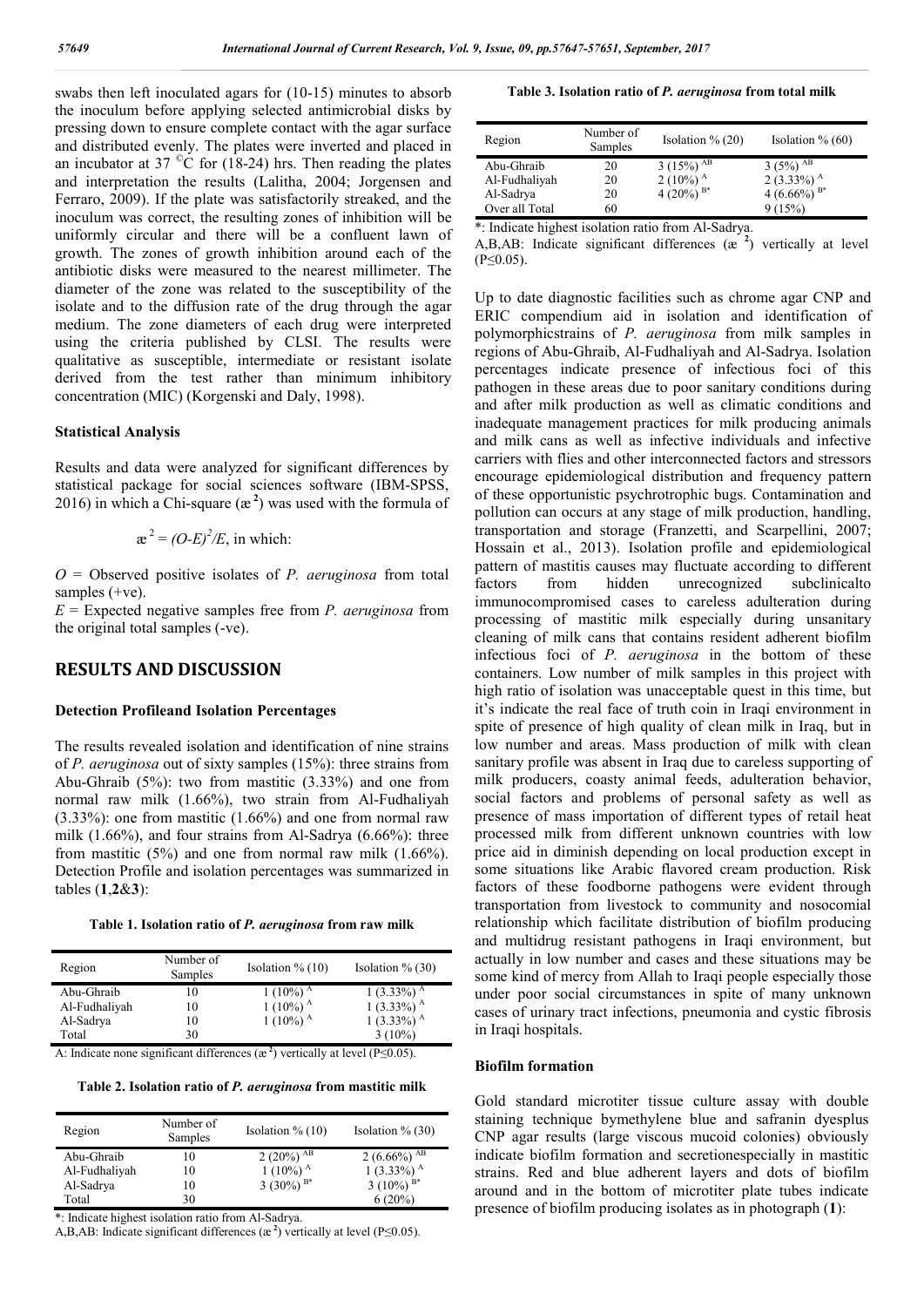

**Photograph 1. Gold standard double staining technique, Microtiter Plate Assay for biofilm formation with methylene blue and safranin dyes (Christensen** *et al***., 1985), revealing red and blue adhesive deposit and circles of biofilm around and in the bottom of microtiter tubes**

**Table 4. Pattern of Resistance, Intermediate and Susceptible isolates of** *P. aeruginosa* **(total 9 isolates) from normal raw and mastitic cow's milk in Baghdad**

| Antibiotics                    | Resistance<br>$\frac{0}{0}$ | Intermediate<br>$\frac{0}{0}$ | Susceptible<br>% |
|--------------------------------|-----------------------------|-------------------------------|------------------|
| Piperacillin (PRL100 $\mu$ g)  | $6(66.7)^{Ba}$              | None $(0)^{Cc}$               | $3(33.3)^{Bb}$   |
| Cefotaxime (CTX30 µg)          | $5(55.6)^{Ba}$              | None $(0)^{Cb}$               | 4 $(44.4)^{Ba}$  |
| Aztreonam (ATM30 $\mu$ g)      | 5 $(55.6)^{Ba}$             | $1(11.1)^{Bc}$                | 3 $(33.3)^{Bb}$  |
| Imipenem (IMI10 $\mu$ g)       | None $(0)^{Dc}$             | $8(88.9)^{Aa}$                | $1(11.1)^{Cb}$   |
| Meropenem (MEM $10 \mu$ g)     | $8(88.9)^{Aa}$              | $1(11.1)^{Bb}$                | None $(0)^{Dc}$  |
| Ciprofloxacin (CIP5 $\mu$ g)   | $7(77.8)^{Aa}$              | $1(11.1)^{Bb}$                | $1(11.1)^{Cb}$   |
| Ticarcillin (TIC $75 \mu g$ )  | $1(11.1)^{Cc}$              | 2 $(22.2)^{Bb}$               | $6(66.7)^{Aa}$   |
| Carbencillin (CAR $100 \mu$ g) | $1(11.1)^{Cc}$              | 2 $(22.2)^{Bb}$               | $6(66.7)^{Aa}$   |

A,B,C,D: Indicate significant differences (æ **<sup>2</sup>** ) among selected antibiotics for total isolates (20) vertically at level (P≤0.05).

A,b,c: Indicate significant differences  $(x<sup>2</sup>)$  among total isolates (20) for selected antibiotic horizontally at level  $(P< 0.05)$ .

Biofilm producing isolates detection was another very important and dangerous risk evident in this study because of persistent source of contamination and pollution of environment, peoples, animals, foods, feeds, etc. from these infectious foci and active and passive carriers. Gold standard double staining technique, Microtiter Plate Assay for biofilm formation with sensitive methylene blue and safranin dyes vitally assist in detection of biofilm producing isolates especially from mastitis cases because strong relationship with antibiotic resistant profile and pyocyanin-pyoverdine secretion as indicated in another study of Al-Shammary in Iraq (Al-Shammary, 2015). Production of biofilm or slim exopolysaccharides protect the isolates from harsh conditions during their life cycle and supply new virulent strains in environment. Genetic makeup of these strains may need more interpretation along with the restudy the relationship among environment, milk producing animals and handlers in distribution of these infectious fociin regions of Abu-Ghraib, Al-Fudhaliyah and Al-Sadrya. Risk of biofilm multidrug resistant strains incriminate in difficult to treatment cases of pneumonia, cystic fibrosis and urinary tract infections.

#### **Antibiotic Susceptibility Pattern**

Resistance Profile of most biofilm producing isolates were evident for selected antimicrobials and interpreted according to tables of CLSI (2009) as indicated in table (4):

Antibiotic resistant pattern may be partially linked to the ability of isolate to the formation of biofilm and secretion of phenazine pigments (pyocyanin-pyoverdine) due to genetic makeup of these versatile polymorphic colonies of *P. aeruginosa* as noticed in this study and linked to the study of Al-Shammary in Iraq (Al-Shammary, 2015), that show increased secretion of green discoloration with highly fruity odour and more enlarged biofilm colonies in media of CNP in those isolates, partially may be due to the surviving and reviving power of these isolates to resist these harmful situations during culturing on Muller-Hinton agar with antibiotic discs. Most study isolates were resistant to all antibiotics except ticarcillin and carbencillin, this may indicate development of resistance profile especially from biofilm producing mastitis strains. The ability to resist antibiotics may reflect the inelegant strategy and behavior of *P. aeruginosa* to overcome, modulating and buffering environmental and inoculation conditions according to their life cycle *in vivo* and *in vitro*. Risk of biofilm multidrug resistant strains incriminate in difficult to treatment cases of pneumonia, cystic fibrosis and urinary tract infections.

### **Conclusion and Recommendation**

Data revealed contamination of raw milk and infection of dairy mammary glands with biofilm producing and multidrug resistant strains of *P. aeruginosa*from some regions in Baghdad, thus we recommend to monitoring hygienic measurements of milk producing animals and milk production especially milk cans in Iraqi environment and application of up to date diagnostic tools for reducing dangerous foci of *P. aeruginosa* and their transmission as soon as possible with treating of diseased cases carefully, monitoring active and passive carriers, and designing future hazard analysis critical control points strategies to controlling the epidemiological distribution and frequency pattern of *P. aeruginosa*in regions of Abu-Ghraib, Al-Fudhaliyah and Al-Sadrya.

## **REFERENCES**

- Al-Shammary, Ali. H. A. 2015. Correlation of Biofilms-Pyocyanin producing *Pseudomonas aeruginosa* with the antibiotics resistant profiles A. *Internat. J. Sci. Technol*., 10 (1): 83-89.
- Bacteriological Analytical Manual (BAM) 2017. Chapter 23: *Pseudomonas aeruginosa*. U.S. Food and Drug Administration (FDA).
- Bauer, A. W.; Kirby, W. M. M.; Sherris, J. C. & Turck M. 1966. Antibiotic susceptibility testing by a standardized single disk method. *Amer. I. Clin. Pathol*., 45:493-6.De Kievit T. R. 2009. Quorum sensing in *Pseudomonas aeruginosa* biofilms. *Environ Microbiol*., 11: 279–288.
- British Standards Institution. (BSI) 4285 Sec. 1.2. 1984. Microbiological examination for dairy purposes. Diluents, media and apparatus and their preparation and sterilization.
- Campa, M.; Bendinelli, M. and Friedman, H. 1993. *Pseudomonas aeruginosa* as an Opportunistic Pathogen, 1<sup>st</sup> ed., Plenum Press, Springer Science and Business Media New York.
- Christensen, G. D., Simpson, W. A., Younger, J. A., Baddour, L. M., Barret, F. F. and Melto, D. M. 1985. Adherence of coagulase negative *Staphylococci* to plastic tissue cultures: a quantitive model for the adherence of *Staphylococci* to medical devices. *J. Clin. Microbiology*, 22: 996-1006.